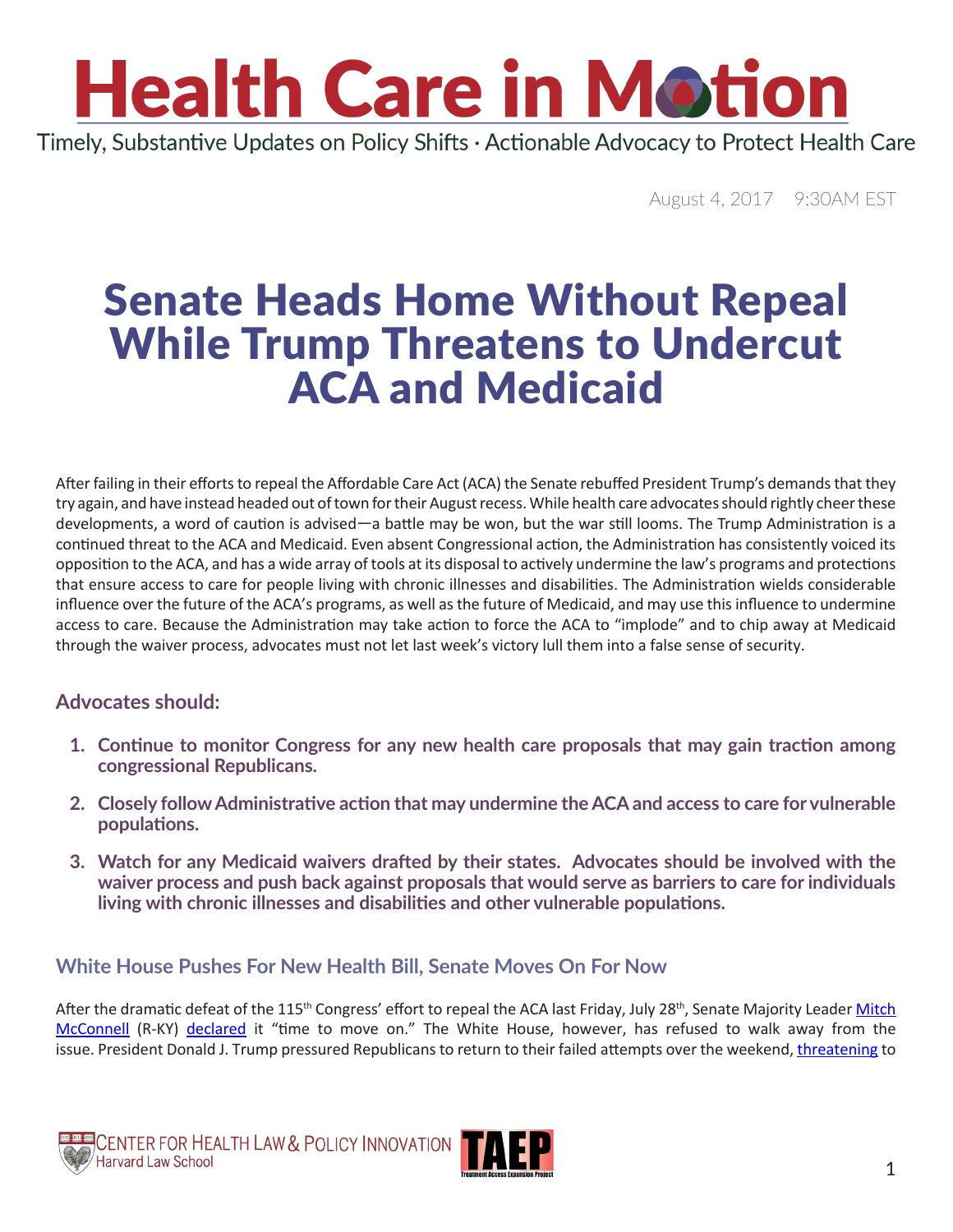withhold key ACA subsidies unless a new bill is passed quickly. At least in the short term, however, Senate leadership has no plans to revive their repeal efforts, instead focusing on confirming presidential [nominations](http://thehill.com/homenews/senate/344697-senate-republicans-brush-off-trumps-healthcare-demands) until the Senate leaves for recess.

Early this week, in an attempt to revive the repeal effort, Trump met with Senators [Bill Cassidy](https://www.cassidy.senate.gov/contact) (R-LA), Lindsey [Graham](https://www.lgraham.senate.gov/public/index.cfm/contact) (R-SC), and [Dean Heller](https://www.heller.senate.gov/public/index.cfm/contact-form) (R-NV) to discuss their alternative health care bill. The [proposal](http://premiumtaxcredits.wikispaces.com/file/view/Graham-Cassidy.pdf/616032053/Graham-Cassidy.pdf)—yet another amendment to the Better Care Reconciliation Act (BCRA)<sup>1</sup> — is concerning for proponents of access to care. It would preserve much of the original bill's provisions, including the stunning cuts to Medicaid. However, the proposal would end the ACA's premium tax credits, costsharing reductions, and enhanced federal financial support for Medicaid expansion, instead offering states block grants beginning in 2020 and ending in 2026. These grants would be [well below](https://www.cbpp.org/research/health/cassidy-graham-amendment-would-cut-hundreds-of-billions-from-coverage-programs-cause) the amount states would otherwise receive under the ACA, and could be used for a vast array of health care purposes with few standards to ensure meaningful and affordable coverage. This is particularly concerning for people living with chronic illnesses and disabilities who rely on the credits and subsidies to purchase coverage. Ultimately, the Cassidy-Graham-Heller proposal is getting little traction as Republican leadership [ignored](http://www.politico.com/story/2017/07/31/obamacare-trump-republicans-repeal-241185) President Trump's call to continue debate, and instead [left town](http://www.politico.com/story/2017/08/03/republicans-leave-town-with-no-clear-path-on-obamacare-241307?lo=ap_e1) for their August recess.

### **The ACA and Medicaid Under a Hostile Administration**

After the defeat of the Republicans' repeal efforts last Friday, President Trump [weighed in,](http://www.businessinsider.com/mcconnell-health-care-vote-failure-2017-7) stating that Congress should "let [the ACA] implode..." and deal with the aftermath later, and later [threaten](http://thehill.com/homenews/senate/344549-collins-trumps-threat-to-end-obamacare-payments-wont-change-my-vote)ed to actively undermine the ACA's programs if a new bill was not passed. The administration's persistence on the Congressional effort to repeal and replace the ACA signals how it will execute the law moving forward. Advocates should remember that the Administration wields considerable [influence](http://theincidentaleconomist.com/wordpress/executive-actions-trump-could-take-to-change-the-aca/) over the future of both the ACA and Medicaid, regardless of congressional action. Regulations and executive actions can have a dramatic impact on policies and programs that effect access to care, and the President has stated his willingness to undermine programs that ensure affordable coverage for vulnerable populations.

### **ACA Marketplaces**

On the private insurance side, the most immediate threat is the future of the ACA's [cost-sharing reductions](https://www.healthcare.gov/glossary/cost-sharing-reduction/)(CSRs). The ACA requires insurers to offer reduced cost-sharing plans to eligible consumers, and in return the federal government makes CSR payments directly to insurance companies to compensate for the added cost. In 2016, nearly [6 million](https://www.cms.gov/Newsroom/MediaReleaseDatabase/Fact-sheets/2016-Fact-sheets-items/2016-10-19.html?DLPage=1&DLEntries=10&DLFilter=effectuated enrollment&DLSort=0&DLSortDir=descending) individuals benefitted from CSR assistance.

President Trump has repeatedly [threatened](http://thehill.com/homenews/senate/344549-collins-trumps-threat-to-end-obamacare-payments-wont-change-my-vote) to withhold the CSR payments, which many people living with chronic illnesses and disabilities rely on to afford the out-of-pocket costs of insurance such as deductibles, copayments, and coinsurance. House Republicans previously [filed suit](http://healthaffairs.org/blog/2017/07/31/aca-round-up-a-double-threat-presidential-tweet-cassidy-graham-heller-bipartisan-market-stabilization-ideas-and-good-news-from-ohio/) alleging that these subsidies are illegal—arguing that Congress had not appropriated money for the CSR payments – which the Obama administration chose to litigate. While the outcome of the lawsuit remains uncertain, the Administration could unilaterally discontinue the subsidy payments absent congressional action. This would have dramatic consequences for the health of the ACA's Marketplaces.

Should the CSR payments end, insurers are likely to react in one of two ways. First, insurers would need to raise premiums significantly in order to offset the loss of funds from the federal government. As CSR plans are only available

1 For an in-depth discussion of the BRCA, please see our previous *Health Care in Motion* pieces [here](http://www.chlpi.org/wp-content/uploads/2013/12/HCIM_06_23_2017.pdf) and [here.](http://www.chlpi.org/wp-content/uploads/2013/12/HCIM_07_14_2017.pdf)



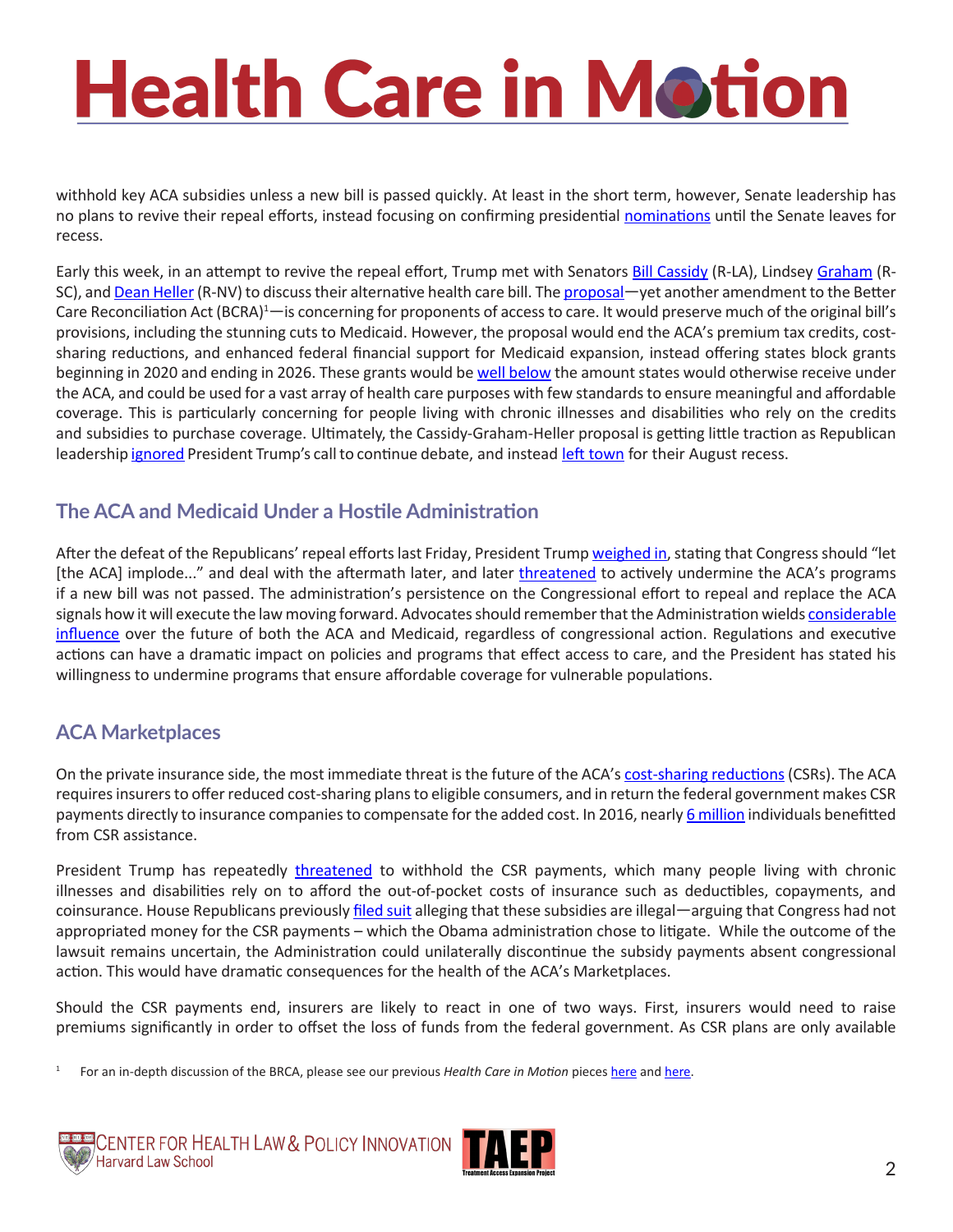for consumers selecting a [silver-level](https://www.healthcare.gov/choose-a-plan/plans-categories/) health plan, insurers would most likely raise premium rates for these plans only. However, the [majority](https://www.cms.gov/Newsroom/MediaReleaseDatabase/Fact-sheets/2016-Fact-sheets-items/2016-10-19.html?DLPage=1&DLEntries=10&DLFilter=effectuated enrollment&DLSort=0&DLSortDir=descending) of individuals purchasing coverage through the Marketplaces qualify for premium subsidies that would insulate them from these premium increases. This would lead to an unintended consequence: the increase in federal premium subsidies associated with the raised rates would end up costing the federal government about [23%](http://www.kff.org/health-reform/issue-brief/the-effects-of-ending-the-affordable-care-acts-cost-sharing-reduction-payments/) [more](http://www.kff.org/health-reform/issue-brief/the-effects-of-ending-the-affordable-care-acts-cost-sharing-reduction-payments/) than the projected savings from eliminating the CSR payments. Second, already [skittish insurers](https://www.ahip.org/wp-content/uploads/2017/04/Joint-CSR-Letter-to-President-Trump-04.12.2017.pdf) could decide to exit the Marketplaces in response to the prospect of shrinking profits, potentially leaving consumers with no insurers offering subsidized coverage. This is particularly concerning for individuals living with chronic illnesses and disabilities who rely on the robust financial supports to purchase comprehensive, affordable coverage in the Marketplaces.

Beyond the CSRs, the Administration has several tools at its disposal to shape the Marketplaces. For example, the Department of Health and Human Services (HHS) must decide whether to aggressively recruit insurers to sell in Marketplaces that have recently lost insurers. Recent [press statements](https://www.cms.gov/Newsroom/MediaReleaseDatabase/Press-releases/2017-Press-releases-items/2017-06-13.html) released by HHS have consistently tried to emphasize that the ACA is failing, pointing to a small number of counties in which no insurers plan to offer coverage for the 2018 plan year. This indicates that HHS has not engaged in the same kind of [active recruitment](https://www.vox.com/policy-and-politics/2017/4/17/15332738/obamacare-insurer-empty-shelf-problem) of insurers as the Obama administration, instead focusing on messaging aimed at pointing out the shortcomings of the ACA.

The Administration also plays a substantial role in promoting outreach and education for the 2018 open enrollment. Especially in light of the fact that the open enrollment period was cut in half under HHS's Market Stabilization Rule finalized in April,<sup>2</sup> decisions as simple as [how many ads](http://content.healthaffairs.org/content/early/2017/03/13/hlthaff.2016.1440) HHS chooses to run for 2018 enrollment will impact the number of Americans who enroll and have meaningful access to care. The Administration has previously acted to reduce enrollment by cutting [advertising](https://www.cnbc.com/2017/01/26/trump-administration-kills-obamacare-ads-for-healthcaregov.html) during the last enrollment period, has reportedly used [funds](http://thehill.com/homenews/senate/343300-senate-democrats-raise-questions-about-admin-funding-anti-obamacare-efforts) designed to promote ACA enrollment to support anti-ACA messaging, and has [ended contracts](http://www.pbs.org/newshour/rundown/trump-administration-ends-affordable-care-act-assistance-contracts-18-cities/) for outreach programs designed to help people sign up for coverage. If the Trump Administration rolls back these outreach programs, it is likely to result in fewer individuals signing up for coverage as individuals may miss the shortened enrollment window or find it difficult to navigate their options absent assistance.

### **Consumer Protections and Administrative Discretion**

The ACA delegated a considerable amount of authority to define and implement the law to regulatory agencies, particularly HHS. As a result, the Trump Administration has considerable discretion to reshape the law's contours. HHS Secretary Tom Price [noted](https://twitter.com/secpricemd/status/842758846816964608?lang=en) that the ACA says "the Secretary shall" or "the Secretary may" some 1,442 times throughout the law's text, giving him wide authority to change the ACA's rules in ways that undermine the law's robust consumer protections and negatively impact access to care for people living with chronic illnesses and disabilities.

For example, while the individual mandate, the ACA provision that requires all individuals to either purchase coverage or face a penalty, remains the law of the land, the ACA gives Secretary Price authority to substantially weaken the mandate's teeth. The individual mandate requires that all individuals purchase minimum essential coverage (MEC) in order to avoid a penalty. While the ACA affirmatively lists certain types of coverage as MEC, including Medicare, Medicaid, and plans purchased on the ACA's Marketplaces, it also gives the Secretary of HHS discretion to designate other types of coverage as MEC. While the Obama administration promulgated administrative [rules](https://www.federalregister.gov/documents/2013/07/01/2013-15530/patient-protection-and-affordable-care-act-exchange-functions-eligibility-for-exemptions) requiring that any coverage designated as MEC must meet "substantially all" of the ACA's private insurance market reforms, the Trump Administration could weaken this requirement and allow for far less robust plans to qualify for MEC.

<sup>2</sup> For an in-depth discussion of this rule, please see our previous *Health Care in Motion* pieces [here](http://www.chlpi.org/wp-content/uploads/2013/12/Health-Care-in-Motion_04_19_2017.pdf) and [here.](http://www.chlpi.org/wp-content/uploads/2013/12/Health-Care-in-Motion_02_23_2017.pdf)



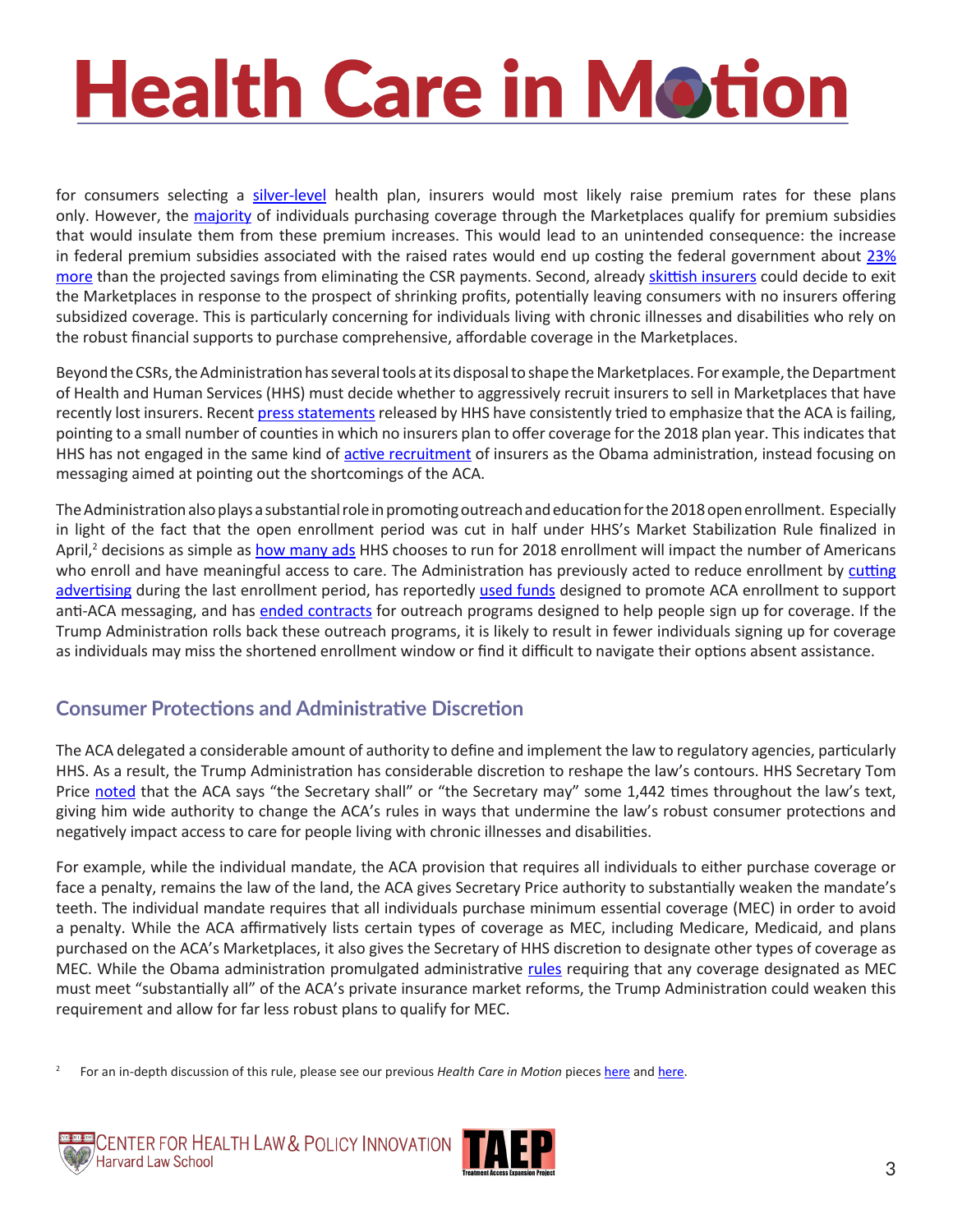This could potentially allow plans that do not meet the standards required by the ACA, such as limited-benefit plans, shortterm coverage, and critical illness plans, to qualify as MEC. Because these plans offer fewer benefits than ACA-compliant plans, they generally cost less and thus would attract healthier individuals that do not expect to use their health insurance often. This adverse selection would concentrate those that need robust coverage in the Marketplaces, while healthier individuals would be siphoned away. The result would be that the ACA's Marketplaces may become unsustainable, leaving individuals living with chronic illnesses and disabilities without affordable options to purchase comprehensive health coverage.

#### **Medicaid**

The Administration can also have a substantial impact on Medicaid, through HHS and the Centers for Medicare and Medicaid Services (CMS). Price and CMS Administrator Seema Verma issued a [letter](https://www.hhs.gov/about/news/2017/03/14/secretary-price-and-cms-administrator-verma-take-first-joint-action.html) in May encouraging states to apply for 1115 waivers, which allow them to modify their Medicaid programs. Some states could use this opportunity to submit 1115 waivers that would reduce access to care by setting up barriers to enrollment or by limiting the benefits enrollees are entitled to.

For example, Wisconsin recently submitted an 1115 waiver request to CMS to allow the state to, among other harmful proposals, impose a work requirement for certain adults as a condition of receiving health care. This proposal, if approved, would negatively impact access to Medicaid for those living with chronic conditions. Individuals who do not qualify for Medicaid through a disability pathway, but may still be living with conditions that preclude them from attaining employment, would be barred from obtaining needed care and treatment, forcing them to seek costlier late-stage interventions like emergency room visits. Previous experience with work requirements in welfare programs shows that individuals with physical and mental health disorders are [disproportionately likely](http://repository.upenn.edu/cgi/viewcontent.cgi?article=1028&context=spp_papers) to be punished for not completing work requirements, and that states often incorrectly administer them, [sanctioning](http://www.researchondisability.org/docs/publications/snap-paper-8-23-2014-with-appendix.pdf?sfvrsn=2) those living with disabilities that are meant to be excluded from the requirement.

Wisconsin's proposal is only one of many put forth by states with Republican Governors (such as Indiana, Arkansas, Kentucky, Arizona, and Maine) that seek to add additional barriers to Medicaid enrollment such as mandatory drug screening, timelimited eligibility, and others that have never been approved before under previous administrations. However, given the volume of rhetoric espoused by the Administration regarding giving states additional flexibility to design their health care program, including Medicaid, these harmful proposals have a possibility of becoming reality despite being legally [suspect](http://www.healthlaw.org/issues/medicaid/waivers/medicaid-work-requirements-legally-suspect).

Under the Obama Administration, HHS acted as a backstop, preventing states from implementing policies that would undermine access to care in their Medicaid programs. However, the Administration, particularly Administrator Verma, has championed Medicaid policies that could reduce access to care for those living with chronic conditions.<sup>3</sup> Furthermore, some of the 19 states that have still not expanded Medicaid have begun to express interest in doing so. It is unclear how supportive Trump's HHS will be of these attempts to expand, or if they will throw up administrative roadblocks to slow or stop expansion.

<sup>&</sup>lt;sup>3</sup> For an in-depth discussion of Adminstrator Verma's policy proposals, please see our previous *Health Care in Motion* piece [here](http://www.chlpi.org/wp-content/uploads/2013/12/HCIM_05_19_2017.pdf).